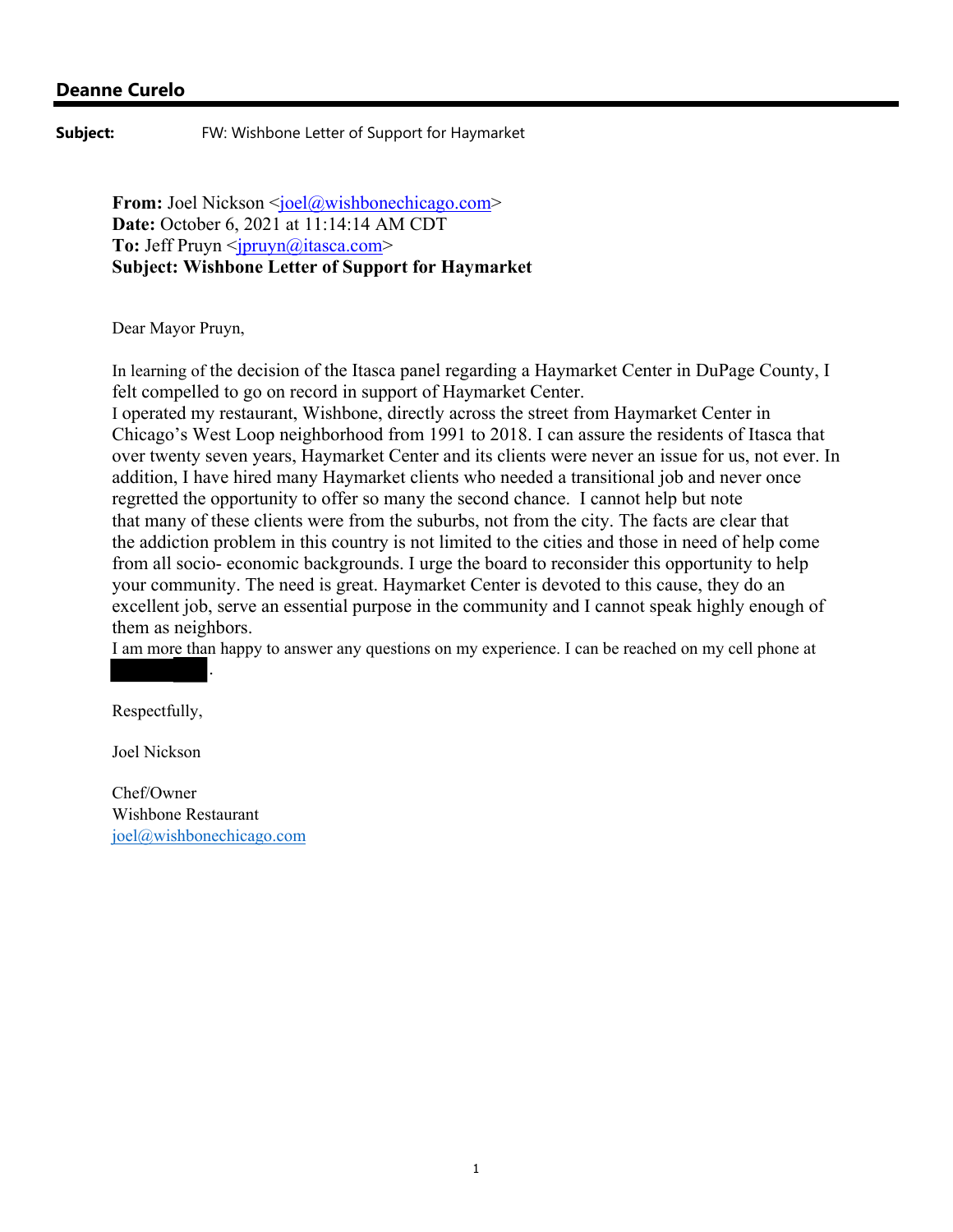**Haymarket - Public Comment Form for Village Board - Submission #1655**

**Date Submitted: 10/12/2021**

# **PARTICIPANT INFORMATION**

| <b>First Name:*</b> | <b>Last Name:*</b>    |
|---------------------|-----------------------|
| Marie               | schlund               |
|                     |                       |
| Email:*             | <b>Phone Number:*</b> |
|                     |                       |
|                     |                       |
| <b>Address</b>      | <b>City</b>           |
| 209 N Walnut St,    | Itasca                |
|                     |                       |

# **MODE OF PARTICIPATION**

Members of the public wishing to provide comment at the Village Board meeting on October 12<sup>th</sup> are encourage to sign-up in advance no later than noon on Tuesday, October 12<sup>th</sup>. Individuals who pre-register should plan to **attend the meeting on October 12th, however, depending on the number of people pre-registered, you may be scheduled to a different date. A confirmation email will be sent on the day of the meeting by 5:00 p.m.**

After 12:00 p.m. on October 12<sup>th</sup>, citizens may register to provide public comment in-person at Village Hall until **7:00 p.m. Village Hall will be open until 4:30 p.m. and reopen at 6:30 p.m. Those not signed up to provide public** comment by 7:00 p.m. on October 12<sup>th</sup> at the start of the Village Board meeting, may forfeit their opportunity to **speak on this issue.**

**The Village Board respectfully requests that citizens with similar comments select a representative to speak on their behalf. Citizens, who can demonstrate they are representing multiple individuals, may be permitted additional time to speak, while those representing personal opinions are asked to keep comments between three and five minutes.**